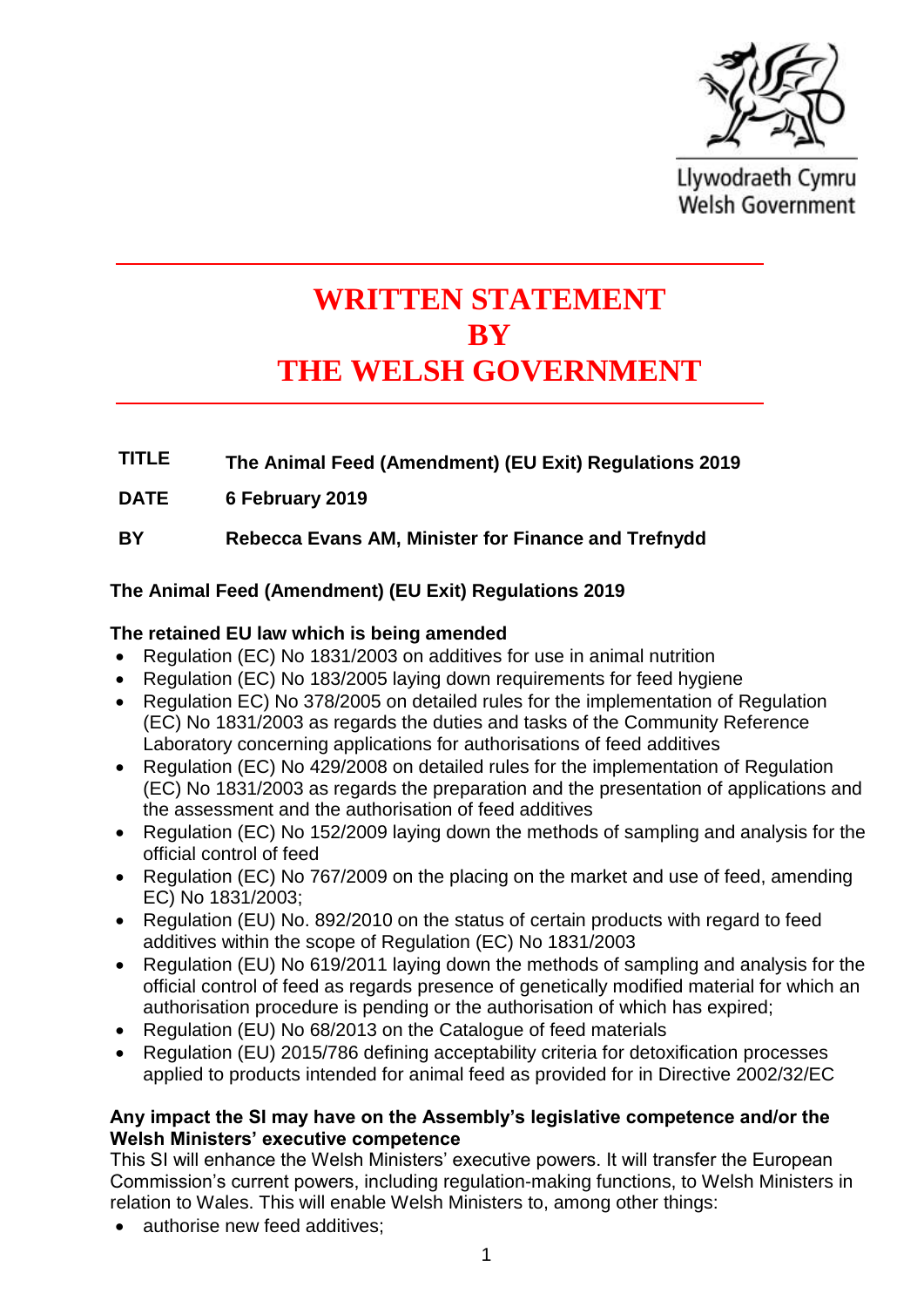- restrict or prohibit the use of certain materials in feed;
- amend labelling requirements for feed and feed additives;
- amend non-essential elements of the retained EU law (e.g. in response to new scientific developments).
- •

The Welsh Ministers' regulations will be subject to annulment by resolution of the National Assembly. The SI will not have any impact on the Assembly's legislative competence.

## **The purpose of the amendments**

The Regulations will make technical corrections such as removing references to EU institutions and other Member States and will define 'third countries' as 'any country outside of the UK'. It will also amend the provision for labelling feed containers so that food additives must be labelled in English, or English and Welsh.

As a more substantive change, the Regulations will, in relation to Wales, transfer the risk assessment responsibilities carried out by European Food Safety Authority (EFSA) to the FSA. The FSA will therefore be responsible for, among other things, undertaking risk assessments for any applications for a product's authorisation as a feed additive and will advise the Welsh Ministers on the basis of those risk assessments.

It will also transfer the Commission's functions, including regulation-making functions under the directly applicable EU law, to the Welsh Ministers in Wales.

The Regulations will confer specific powers on the Welsh Ministers to:

- Authorise the use of feed additives in Wales, and their reauthorisation, modification or suspension
- Prescribe microbiological criteria and targets for feed hygiene, as well as implementation of food safety management systems and feed hygiene requirements for feed businesses
- Work with reference laboratories to re-evaluate applications if needed
- Restrict or prohibit the use of certain materials in feed
- Amend labelling requirements for feed and feed additives
- Maintain a Catalogue of Feed Materials
- Lay down the methods of sampling and analysis for the official control of feed for genetically modified material for which an authorisation procedure is pending or the authorisation has expired; and set any emergency measures
- Make regulations to amend non-essential elements of the retained EU law, for example to take account of new advances in science

The SI and accompanying Explanatory Memorandum, setting out the effect of each amendment is available here:<https://beta.parliament.uk/work-packages/rZAuhSTC>

## **Why consent was given**

There is no divergence between the Welsh Government/FSA Wales and the UK Government (FSA UK) on the policy for the corrections. Therefore, making separate SIs in Wales and England would lead to duplication, and unnecessary complication of the statute